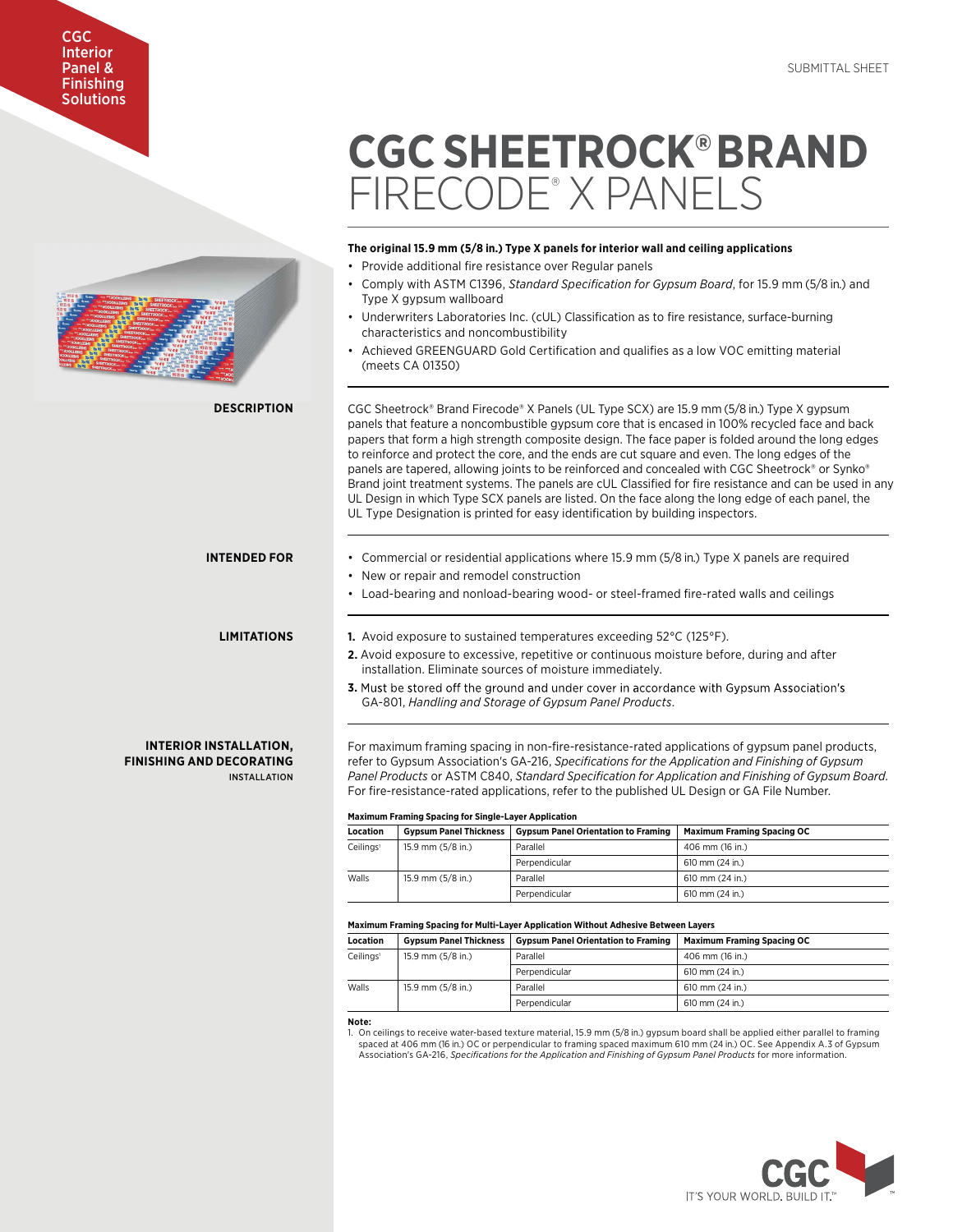## **INTERIOR INSTALLATION, FINISHING AND DECORATING, CONT.** FINISHING AND DECORATING

For high-quality finishing results, CGC recommends CGC Sheetrock® or Synko® Brand interior finishing products.

Painting products and systems should be used that comply with recommendations and requirements in Appendices of ASTM C840. For priming and decorating with paint, texture or wall covering, follow manufacturer's directions for materials used. Gypsum Association's GA-214, *Recommended Levels of Finish for Gypsum Board, Glass Mat and Fiber-Reinforced Gypsum Panels* should be referred to in order to determine the level of finishing needed to ensure a surface is properly prepared to accept the final decoration.

All surfaces, including applied joint compound, must be thoroughly dry, dust-free and not glossy. Prime with CGC Sheetrock® Brand First Coat™ Primer, Synko® Brand Pre-Coat™ Drywall Surface Equalizer or with an undiluted, interior latex flat paint with high-solids content. Allow to dry before decorating.

To improve fastener concealment where gypsum panel walls and ceilings will be subjected to severe artificial or natural side lighting, or will be decorated with a gloss paint (eggshell, semigloss or gloss), the gypsum panel should be skim coated with joint compound. This equalizes suction and texture differences between the drywall face paper and the finished joint compound before painting. As an alternative to skim coating, or when a Level 5 finish is required, use CGC Sheetrock®<br>Brand Tuff-Hide™ Primer-Surfacer. See CGC Sheetrock® Brand Tuff-Hide™ Primer-Surfacer Submittal *Sheet* (JC0156) for limitations and application instructions.

For more information, refer to CGC literature, *Finishing & Decorating Gypsum Panels White Paper* (J2010).

| Property<br>Noncombustibility |                 | <b>Test Method</b><br>CAN/ULC-S114 | Requirement<br>Noncombustible                     | UL Type SCX<br>Meets |
|-------------------------------|-----------------|------------------------------------|---------------------------------------------------|----------------------|
|                               |                 |                                    |                                                   |                      |
|                               | Smoke developed | CAN/ULC-S102                       | N/A <sup>2</sup>                                  | $\Omega$             |
| <b>Core hardness</b>          | Field           | ASTM C473 (B)                      | Not less than 11 lbf $(49 N)^2$                   | Meets                |
|                               | End             | ASTM C473 (B)                      | Not less than 11 lbf $(49 N)^2$                   | Meets                |
|                               | Edge            | ASTM C473 (B)                      | Not less than 11 lbf $(49 N)^2$                   | Meets                |
| <b>Flexural strength</b>      | Parallel        | ASTM C473 (B)                      | Not less than 46 lbf $(205 N)^2$                  | Meets                |
|                               | Perpendicular   | ASTM C473 (B)                      | Not less than 147 lbf $(654 N)^2$                 | Meets                |
| <b>Humidified deflection</b>  |                 | ASTM C473                          | Not greater than 5/8 in.<br>$(15.9 \text{ mm})^2$ | Meets                |
| Nail pull resistance          |                 | ASTM C473 (B)                      | Not less than 87 lbf (387 N) <sup>2</sup>         | Meets                |

#### **Note:**

**TEST DATA**

2. Per ASTM C1396 for 15.9 mm (5/8 in.) gypsum wallboard.